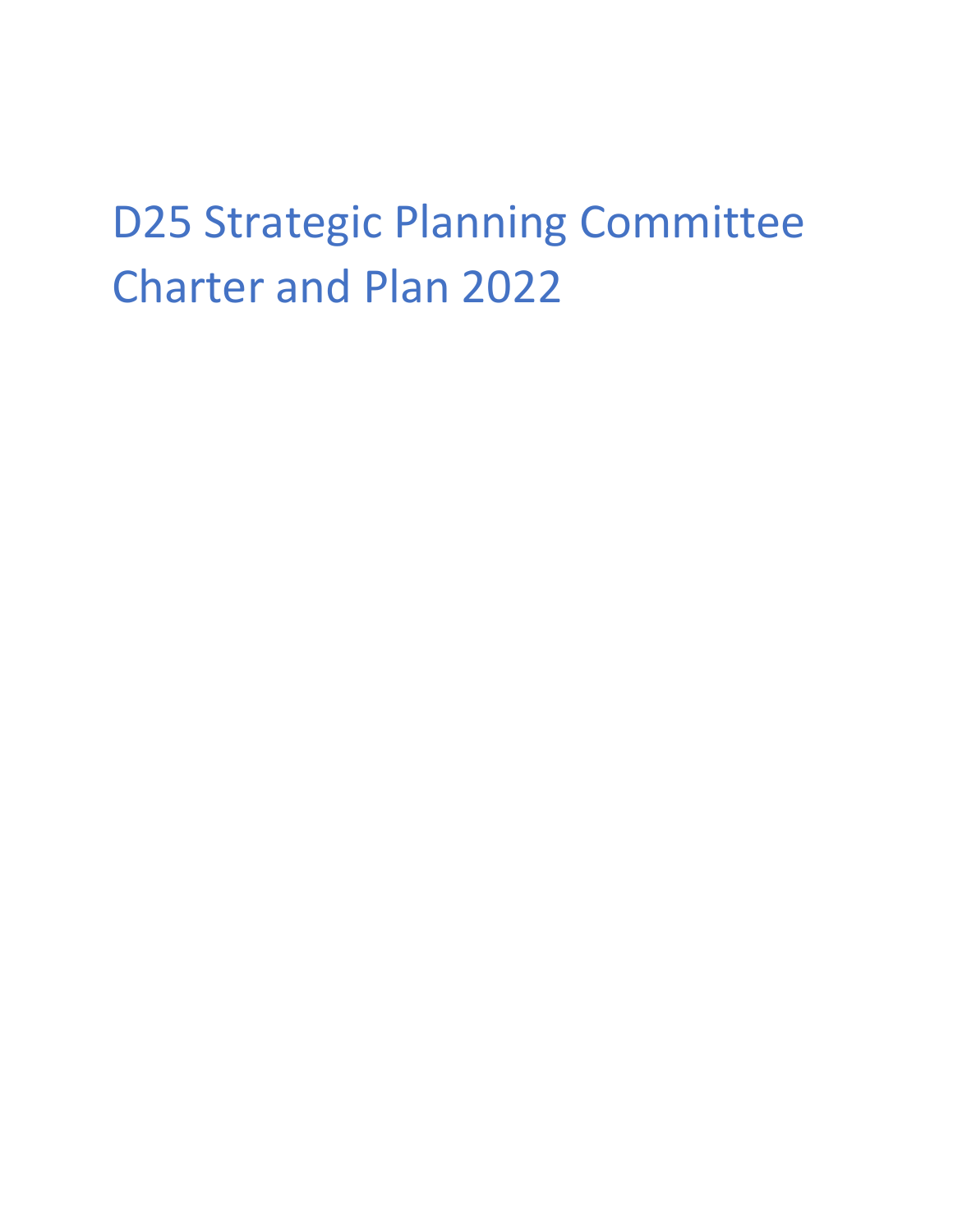# **Contents**

| Introduction                                           | $\mathsf 3$    |
|--------------------------------------------------------|----------------|
| Purpose                                                | 3              |
| Scope                                                  | 3              |
| Deliverables                                           | 3              |
| Strategies                                             | 4              |
| <b>SPC Members and Tenure</b>                          | 5              |
| <b>Planning Process/Dates</b>                          | 6              |
| Plan - see appendix                                    | $\overline{7}$ |
| Appendix: Plan for 2022                                | 8              |
| Introduction                                           | 8              |
| <b>Goal Setting</b>                                    | 8              |
| 5 Year Plan                                            | 8              |
| SPC Five Year Plan's Minimum Goals based on TI Metrics | 8              |
| TI Performance Goals (for reference)                   | 9              |
| <b>Marketing Plan</b>                                  | 9              |
| Accountability                                         | 9              |
| Methodology to Develop Marketing Plan                  | 9              |
| <b>Identify Future Leaders</b>                         | 11             |
| Mentor and Retain Current Leaders                      | 12             |
| Accountability                                         | 12             |
| Mentoring                                              | 13             |
| Retaining                                              | 13             |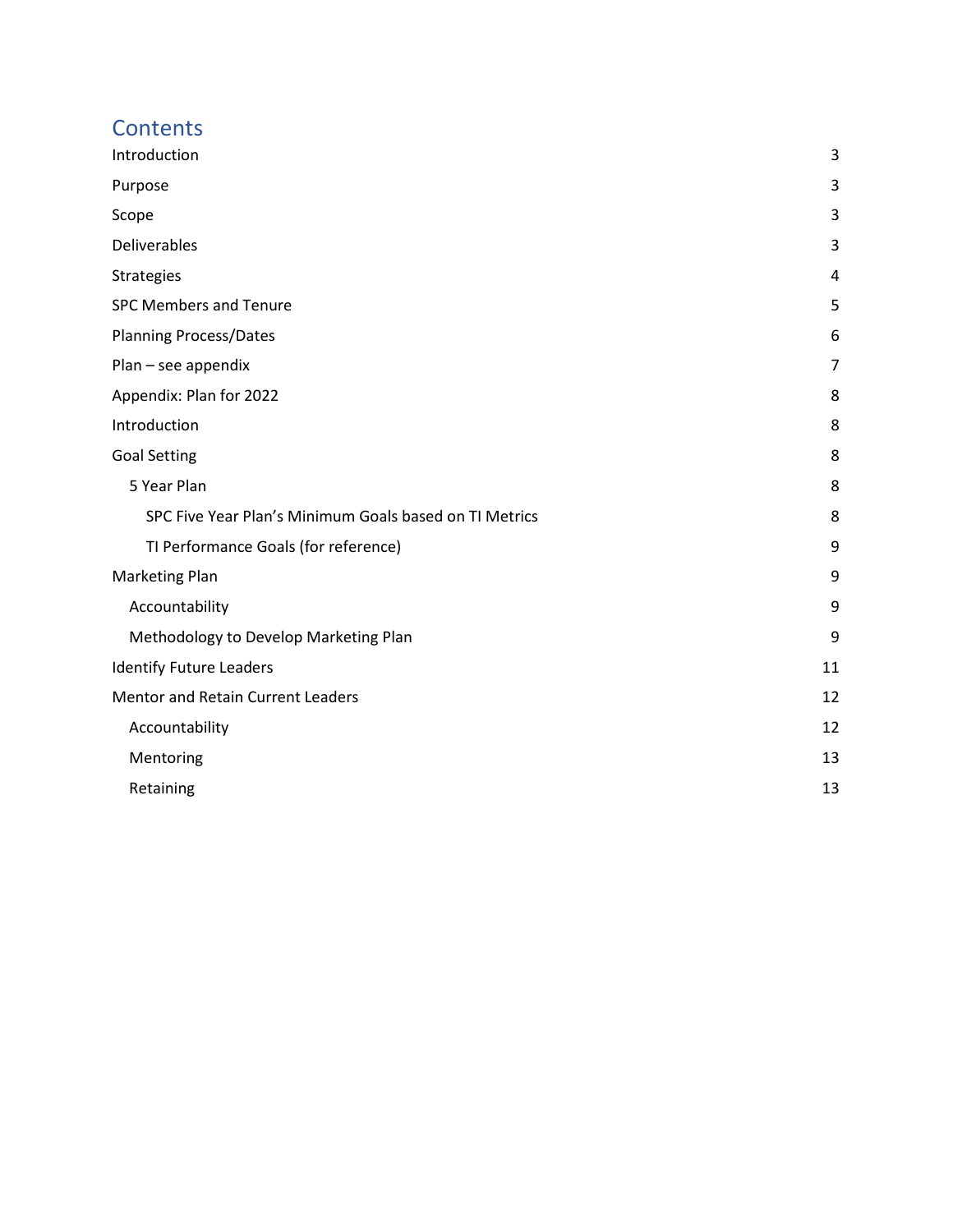# <span id="page-2-0"></span>Introduction

Like many organizations, Toastmasters International creates a multi-year Strategic Plan to address challenges and take advantage of opportunities, both current and in the future. A corresponding five-year District 25 Strategic Plan would facilitate progress towards achieving excellence in serving the member and member clubs. To accomplish developing a District 25 Strategic Plan, the District created a Strategic Planning Committee (SPC).

The Strategic Planning Committee is an advisory board. All final decisions regarding any part of the plan lie with the District Trio (District Director, Program Quality Director, Club Growth Director).

# <span id="page-2-1"></span>Purpose

Produce a Strategic Plan to support District 25 leaders in pursuit of the District mission: *We build new clubs and support all clubs in achieving excellence*.

# <span id="page-2-2"></span>Scope

The focus is achieving and sustaining District growth. The SPC will

- Analyze, assess, and understand the District's current membership and growth status
- Create an overall Strategic Plan outcome (e.g. *Double the clubs & double the retention in five years [playing off the numbers in the District: 2 and 5*] or another phrase that can be repeated throughout the District)
- Work with District Leaders to create strategies and goals for District growth.

# <span id="page-2-3"></span>Deliverables

The SPC will develop one, two, and five-year Strategic Plans by ascertaining the District's current state, researching trends that affect the District, and identifying areas (e.g. District bylaws, actions, resources) where changes are needed.

- The one-year plan addresses immediate needs, trends, etc.
- The two-year plan focuses on elements within the District to be addressed during this period; this may also be a continuation of the one-year plan.
- The five-year plan identifies the overall vision that the District will work toward.

The plan will include objectives and tasks to support the strategies and goals. These objectives will be reviewed and adjusted as the District changes. The number of objectives may increase or decrease, as well, depending on the District status. Tasks may include updates to the bylaws.

The Strategic Plan will include this charter for clarity, understanding, and continuity.

Each phase will address Key Performance Indicators (KPI), which serve as a foundation to achieve longterm sustainable Distinguished District status:

- Membership Growth and Retention
- Club Growth and Retention
- Education and Training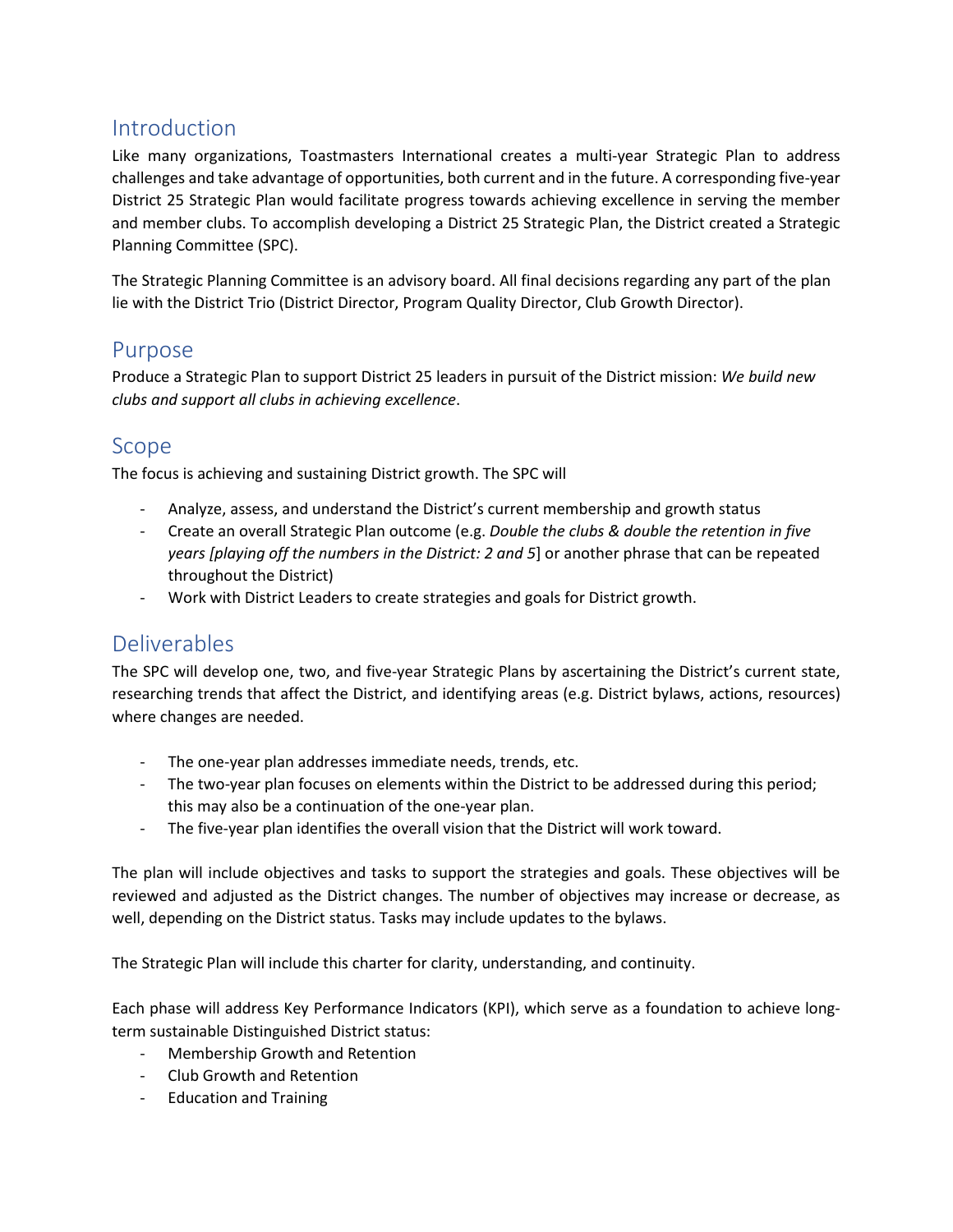#### Revenue & Funding.

Each phase will provide strategies, objectives, and tasks to improve the District KPIs. The SPC will work with District leaders and monitor objective and task implementation.

### <span id="page-3-0"></span>**Strategies**

### **Strategy 1: Be Transparent**

"Leadership is always a relationship, and truly successful leadership thrives in a group culture of high openness and high trust." *Humble Leadership: The Power of Relationships, Openness, and Trust* (2018) Edgar H. Schein and Peter A. Schein

The SPC will provide a plan in concise, plain language. SPC Chairman, or designee, will present a report of the Plan to the District Executive Committee and District Council.

A minimum of one Town Hall meeting will be held annually to inform the general membership of the District's status, specific goals, and the progress made toward said goals. This forum will be used to also gather suggestions for additional goals, objectives, tasks, or changes to be included in future plans.

SPC meeting minutes will be posted in a place accessible by any District Member.

#### **Strategy 2a: Identify and Develop Future Leaders**

"Strong leaders demonstrate a continued willingness to learn, who have a growth mindset, who are willing to be mentored, and who can clearly communicate a vision." *Willpower Doesn't Work* (2018) Benjamin Hardy

The SPC will assist with identifying, encouraging, and mentoring individuals who demonstrate positive leadership capabilities. These individuals may exhibit (a) demonstrate the ability to lead; (b) adhere to the Toastmasters core values, (c) indicate a willingness to serve as a leader, (d) demonstrate a commitment to the District, and/or (e) exhibit a commitment to their personal growth. Identification of prospective leaders will be achieved via discussions with fellow SPC members, interested members, and/or the current District Director, Program Quality Director, and Club Growth Director.

**Strategy 2b: Mentor and Retain Current Leaders**

"No one really achieves anything wholly by themselves." *The Law of the Inner Circle* (2019) John Maxwell

Leaders often need assistance and guidance. The SPC may provide experienced leaders who can mentor the members of the District Executive Council as the Trio feels necessary. The goal is to assist the leaders to realize their greatest potential while performing their leadership roles with the objective of achieving the Distinguished District Status.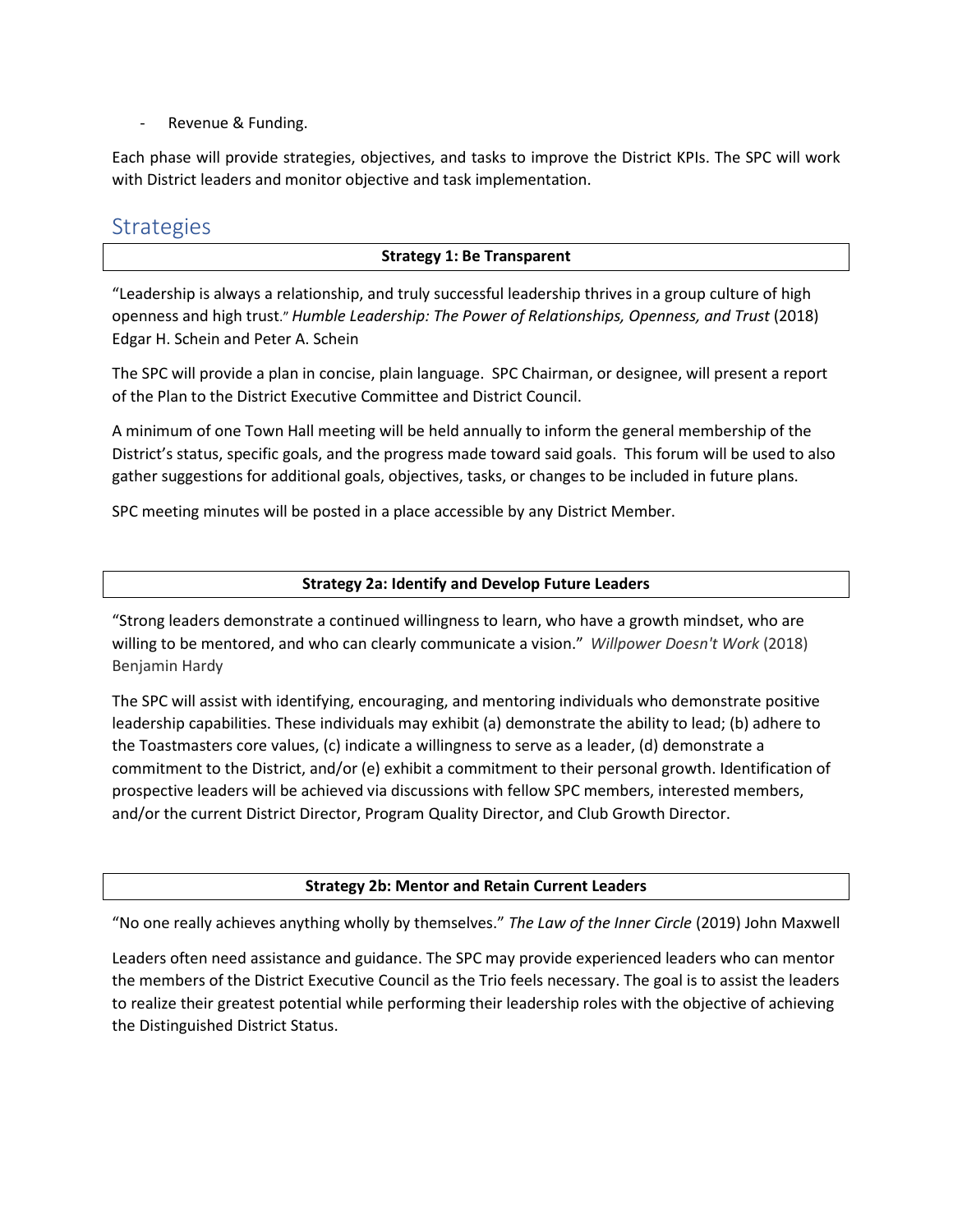### **Strategy 3: Enhance and Monitor Active Marketing Plan**

As the marketing environment changes, the SPC will research current and future marketing trends to determine possible strategies to market the District. The SPC provides this data to the Club Growth Team to assist in creating the Marketing Plan. The SPC will track the effectiveness of each method of marketing used by the District.

# <span id="page-4-0"></span>SPC Members and Tenure

**Number of Committee Members:** The SPC consists of seven (7) voting members. The Trio are Ex Officio members to provide added information on agenda items. One of the seven member slots is reserved for the Immediate Past District Director to become a member if they desire to participate in the committee.

**Member Composition:** Ideally, the SPC represents a diverse makeup in District membership. Therefore, the selection of a member is based on the following:

- Geographic (location where the person's club or service is located)
- Demographic (diversity of cultures)
- Toastmaster Experience (length of membership and service to club and District)
- External Experience (leadership experience outside Toastmasters)
- Type of club membership Open (Community) & Closed (Corporate)

**Committee Organization and Term of Membership:** To ensure the transition and continuation of the committee, the committee members will annually select the following officers:

- **Chair** Oversees all objectives as set forth by the Committee. The Chair or their designee will be the representative of the Committee at meetings with the Trio and the District Executive Council. The Chair or their designee will be the representative to deliver the report on the condition of the District, the status of the Strategic Plan, and the progress thereof to the District Council at the May Business Meeting.
- **Vice Chair** Performs all said duties of the Chair in the absence of the Chair.
- **Secretary** Records the minutes of all meetings as appropriate. Said minutes will be available to be examined by any District member requesting access to the minutes. This is in keeping with the value of conciseness and full transparency to the District and its members.
- **Parliamentarian** Advises the Chair and/or Vice-Chair the appropriate protocol and ruling in conducting various issues as they may arise in a meeting. The SPC will follow Robert's Rules of Order to conduct meetings in a professional and concise manner.

**Committee Selection:** The general membership of the Committee will identify prospective members. The aim is to never have an empty seat on the Committee. Therefore, a list of said prospects will be reviewed by the District Trio (District Director, Program Quality Director, Club Growth Director) for approval. The District Trio has 2 weeks from date of submission to approve or disapprove all or part of the list provided. If the District Trio fails to respond back to the Committee with its decision(s) within the stated time frame, the Committee has the right to accept all the persons listed as members of the Committee. In addition, the following results of said review may apply:

If the District Trio approves all individuals listed, individuals will begin their term of membership on May 1 or closest date possible that applies to filling an unexpected SPC vacancy.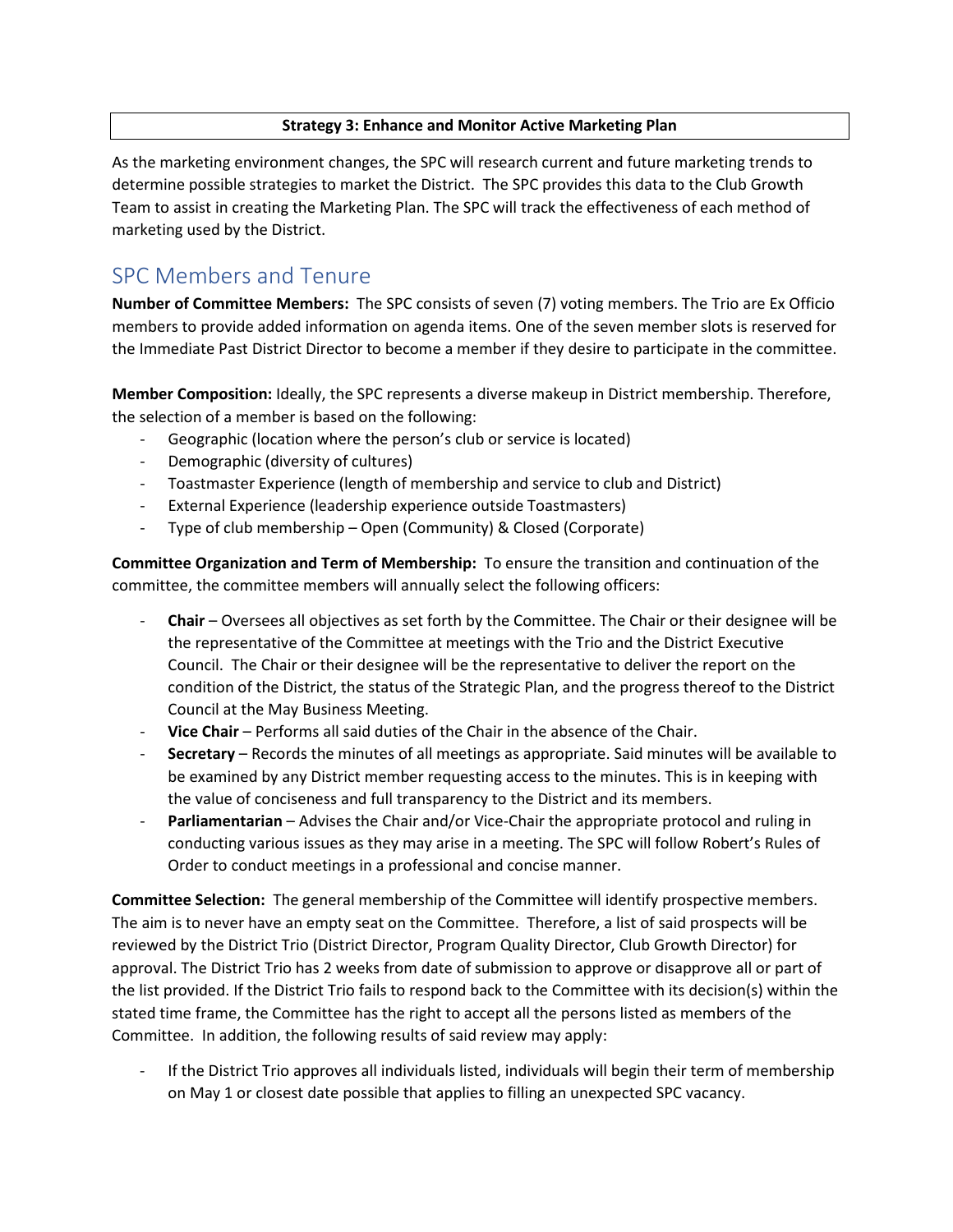- The District Trio approves some individuals and not others on the list.
- The District Trio provides valid reasoning for each individual not approved.
- The SPC can override said disapproval with 2/3 vote after consideration of the District Trio's reasoning.
- If the District Trio disapproves, the individual may be placed on a future listing to serve on the SPC once the issues concerning the District Trio have been rectified.
- SPC membership is approved by the District Executive Council at the Spring business meeting.

**Term of Membership:** Each SPC member is appointed for a 2-year term. The term of membership will begin on the first day of May and end on the last day of April two years hence (i.e. May 1, 2022 thru April 30, 2024). The initial SPC members may serve 3-year terms or until a full SPC is functioning as set out in this Charter. The initial members will be rotated off the SPC in a manner to have at least one original member on the SPC at the end of the third year.

**Exceptions to serving full term:** There may arise a situation when a member cannot fulfill the full term. The Committee can appoint a new member as follows:

- Less than 1 year remaining in the original term: The new member will complete the original term and may opt to continue to serve for an additional full 2-year term. For example: The original member leaves with 4 months remaining in their term. The new member can finish out that term and serve an additional full term.
- One year or more remaining in the original term: The new member will serve out the original term but will be replaced at the end of the term. The new member can return to a full term after taking a year off the Committee.
- Members who have served full terms must be replaced at the end of the full term. They may return to serve another full term after taking one year off.
- Once the Committee is fully functioning, half the Committee membership will be rotated off the membership.

**Governance of Member's Conduct:** SPC members are to uphold the Toastmaster values, conduct themselves in a professional manner, maintain equanimity, and confidentiality throughout their term of membership and beyond. If a member becomes disruptive to the SPC's processes and function, the SPC has the right to remove said member by a 2/3's vote of the SPC's general membership.

# <span id="page-5-0"></span>Planning Process/Dates

The SPC will meet at least four times during the year formally with additional meetings added as needed. The formal meetings are included on the District Key Date Calendar. Each meeting will focus on reviews (i.e. Bylaw Objectives, timelines, etc.) as well as new business

March

- SPC provides completed plan to Trio for review and approval
- SPC provides New Committee slate to Trio for review and approval

April

- SPC presents Plan to the DEC for review and approval
- SPC selects New Chair and other committee officers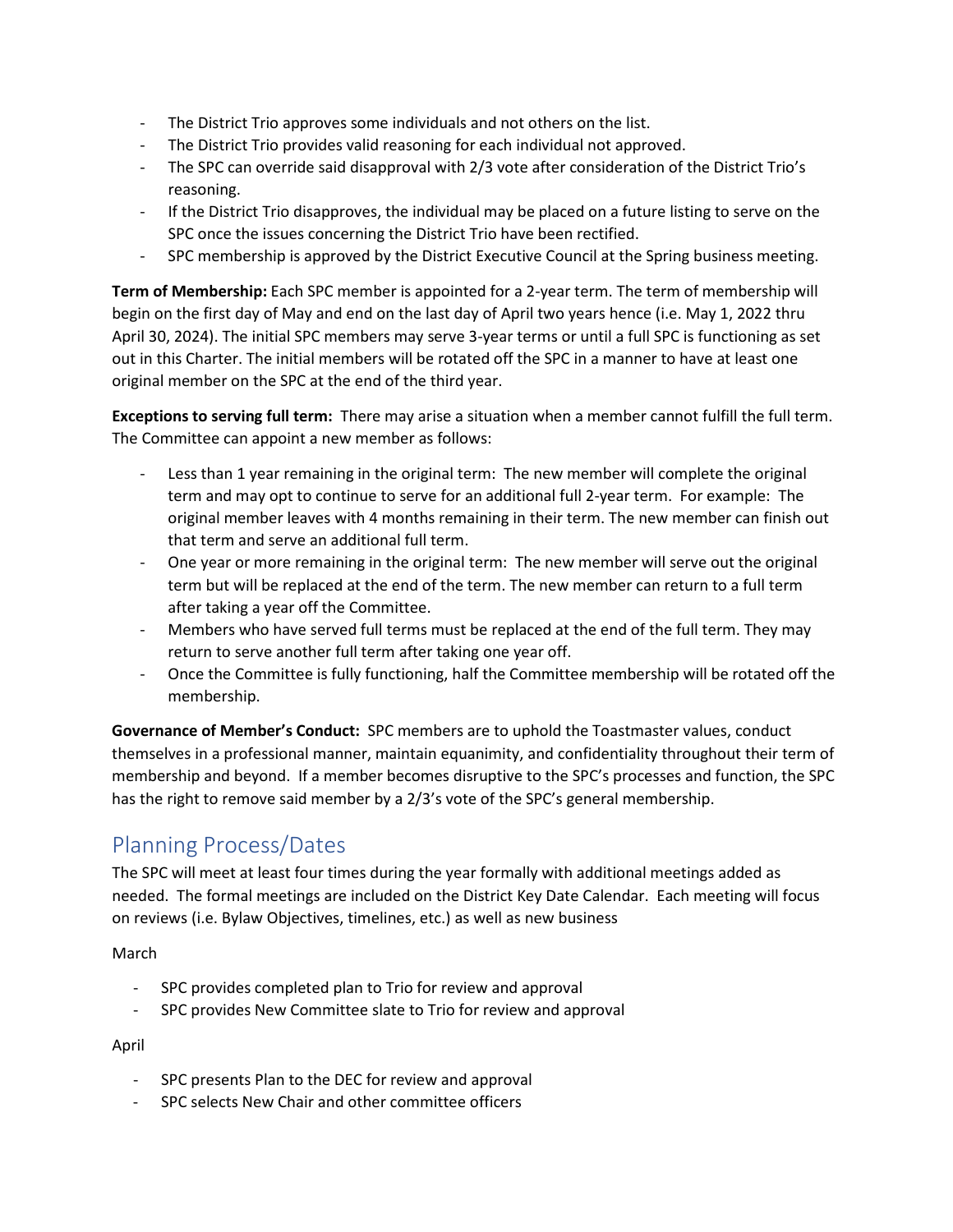#### May

- New SPC committee takes office
- SPC present Plan to the DC

#### June

- First informal meeting of the SPC
- Town Hall held (included on District Key Date Calendar)

### July

- SPC formal meeting and Town Hall dates to Trio to be placed on District Key Date Calendar

### August

- SPC assists Trio in review of District Success Plan and Marketing Plan

# <span id="page-6-0"></span>Plan – see appendix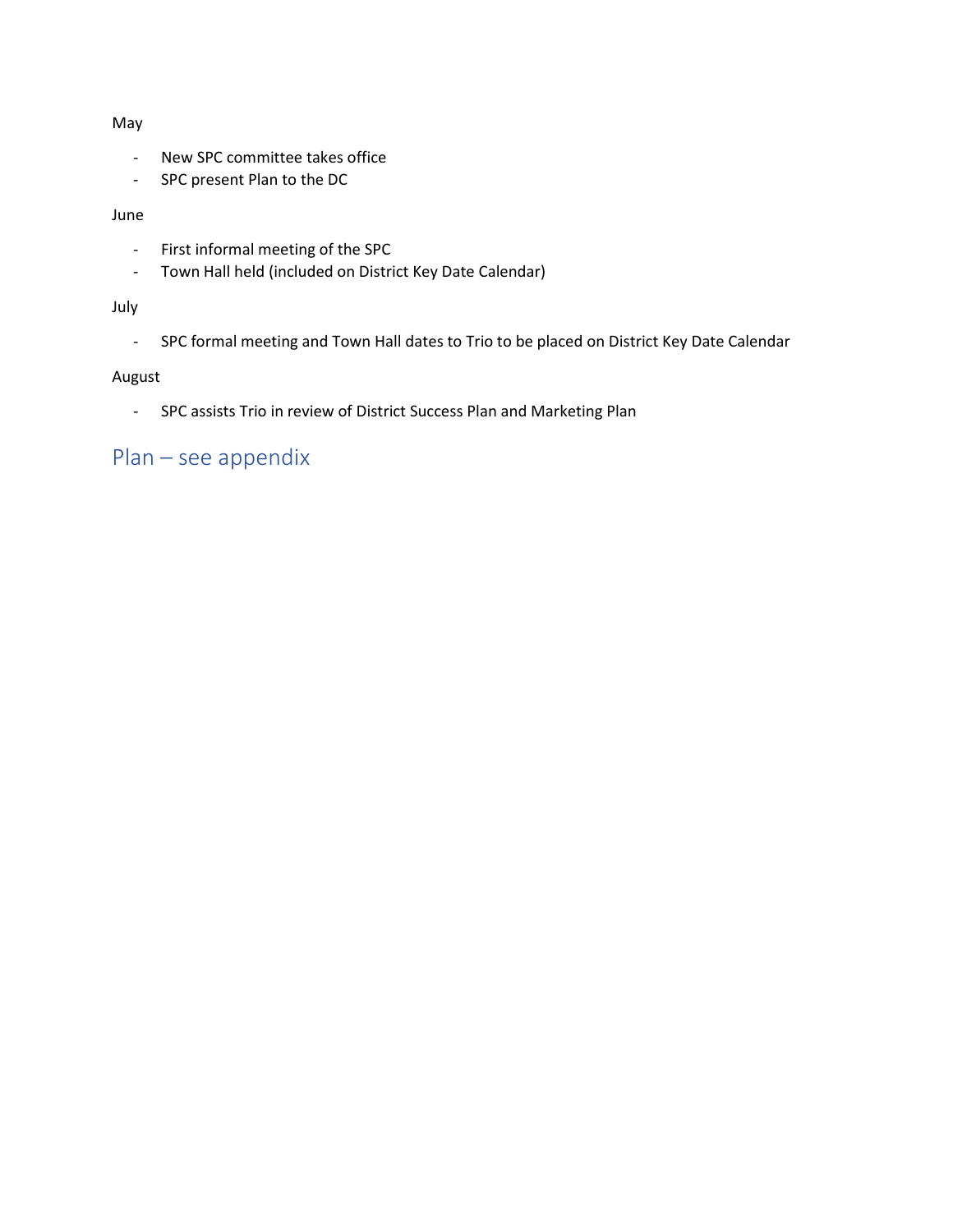# <span id="page-7-0"></span>Appendix: Plan for 2022

### <span id="page-7-1"></span>Introduction

The preceding charter and this plan is viewed as one document, integrated together, and reviewed annually.

# <span id="page-7-2"></span>Goal Setting

The District will generally set goals based on the Distinguished Club Program (DCP) baseline. The following goals are in addition to the DCP goals and are meant to be focused on building a plan to be a Distinguished District within the next 5 years.

- Club Growth and Retention
- Membership Growth and Retention
- Education and Training *(to be developed in future years)*
- Revenue and Funding *(to be developed in future years)*

### <span id="page-7-3"></span>5 Year Plan

Year 1: July 2022 – June 2023 Year 2: July 2023 – June 2024 Year 3: July 2024 – June 2025 Year 4: July 2025 – June 2026 Year 5: July 2026 – June 2027

### <span id="page-7-4"></span>**SPC Five Year Plan's Minimum Goals based on TI Metrics**

The following chart outlines goals based on the Toastmaster International stated **K**ey **P**erformance **I**ndicators (KPI) of Club Growth, Membership Payments, and number of Distinguished Clubs. Each Toastmaster year, each category is baselined for the following year to actuals on July 1. The chart below projects that we'll be a Distinguished District in 2025.

| <b>Year Ends June 30</b> | <b>Paid Clubs</b> | <b>Member Payments</b> | <b>Distinguished Clubs</b> |
|--------------------------|-------------------|------------------------|----------------------------|
| <b>July 2022 -2023</b>   | Net 0             | Net 0                  | 30%                        |
| 2024                     | 1%                | 1.50%                  | 40%                        |
| 2025 D                   | 1.50%             | 1.50%                  | 45%                        |
| 2026 D                   | 1.50%             | 3%                     | 45%                        |
| 2027 S                   | 3%                | 5%                     | 50%                        |

D = Distinguished District, S = Select Distinguished District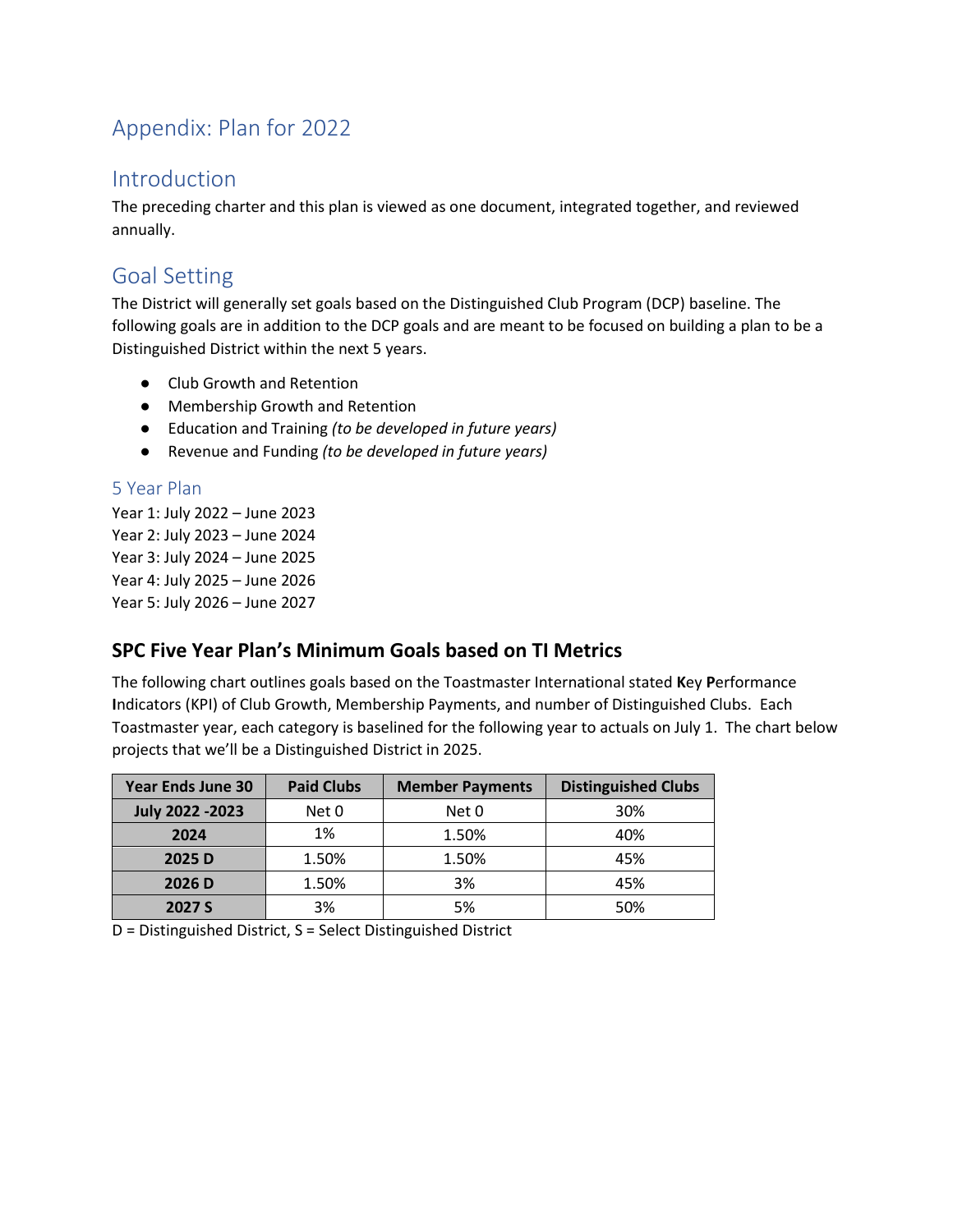# <span id="page-8-0"></span>**TI Performance Goals (for reference)**

|                      | <b>Paid Clubs</b> | <b>Member Payments</b> | <b>Distinguished Clubs</b> |
|----------------------|-------------------|------------------------|----------------------------|
| <b>Distinguished</b> | 1.50%             | 1.50%                  | 40%                        |
| <b>Select</b>        | 3%                | 3%                     | 45%                        |
| <b>President</b>     | 5%                | 5%                     | 50%                        |
| <b>Smedley</b>       | 8%                | 8%                     | 55%                        |

Percent growth from baseline, July 1 of year

# <span id="page-8-1"></span>Marketing Plan

The first task of a newly elected Club Growth Director (CGD) is to develop a marketing plan. Most CGD rely on the foundations of the previous plan or with the experience of the other two Trio members to form the initial plan. Over time, the plan becomes more and more disconnected on where the focus should be to get the most benefit on maintaining growth within District 25.

Here are some of the issues the CGD faces when writing their plan:

- Lack of in-depth knowledge of previous plan successes or failures
- Creating the District budget before it is fully understood where and how much is needed to support the new marketing plan
- Growing new clubs in the first quarter of the Toastmasters year
- Having a small marketing team or a passive marketing team

This plan is not meant to serve as a step-by-step, but more of a guide on how to build the foundation of the marketing plan.

### <span id="page-8-2"></span>Accountability

It is recommended for the District Trio to review the District Success Plan (DSP) with the SPC to ensure the SPC monitors the progress of the plan throughout the Toastmasters year. The SPC should provide periodic reports that indicate whether the District marketing plan is on-track or needs realignment to get back on track. Reviewing the DSP with the SPC will also ensure there is clear understanding with how the SPC can help support the marketing team.

### <span id="page-8-3"></span>Methodology to Develop Marketing Plan

**Year 1:** The following items are some **suggested** areas to focus on or questions to ask while developing the marketing plan. While it is not an all-inclusive list, they should illustrate the type of areas that can be explored further.

| Topic                 | Sources                        | Areas to focus on                    |
|-----------------------|--------------------------------|--------------------------------------|
| How to understand the | Previous CGD<br>$\mathbf{1}$ . | Study current plan as soon after the |
| previous plan         | Previous marketing team        | election as possible                 |
|                       | Former Trio members<br>3.      | Ask questions about marketing        |
|                       |                                | successes and failures               |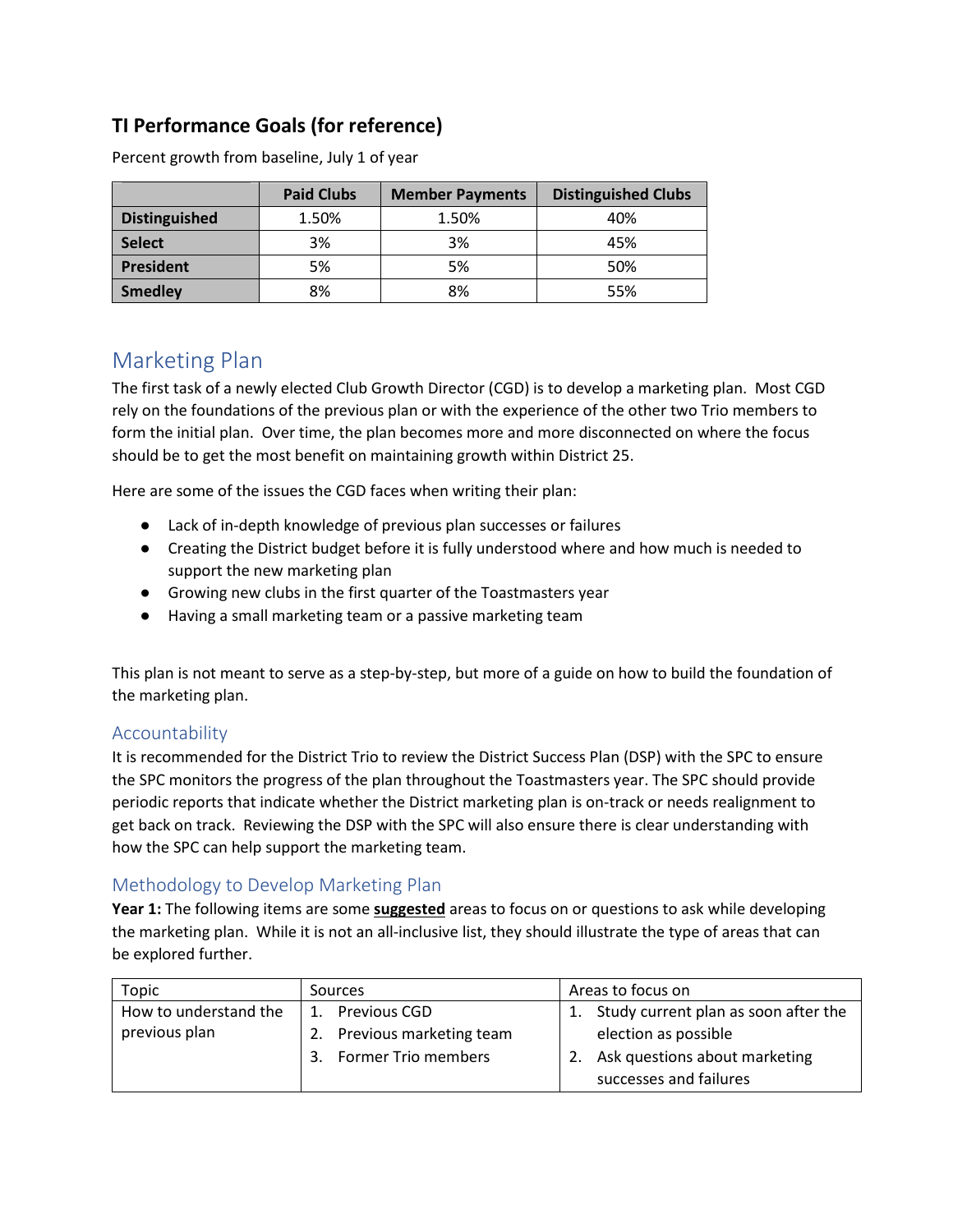|                                      | TI dashboards and trending<br>4.<br>reports                                                                            | Discuss how new ideas can be<br>3.<br>implemented<br>Understand geographical<br>4.<br>constraints - where did the previous<br>plan focus and why?<br>Is there enough or too much focus<br>5.<br>on retention of current clubs - how<br>do you reduce attrition?<br>Use reports to determine trends and<br>6.<br>how they relate to current plan<br>Conduct a survey with recently<br>7.<br>dissolved/suspended clubs to better |
|--------------------------------------|------------------------------------------------------------------------------------------------------------------------|--------------------------------------------------------------------------------------------------------------------------------------------------------------------------------------------------------------------------------------------------------------------------------------------------------------------------------------------------------------------------------------------------------------------------------|
|                                      |                                                                                                                        | understand constraints                                                                                                                                                                                                                                                                                                                                                                                                         |
| How to manage the<br>district budget | <b>Current Trio</b><br>1.<br><b>Previous Finance Manager</b><br>2.<br>Recognition chair<br>3.<br>Previous budget<br>4. | Were the previous incentives<br>1.<br>effective in growing/retaining clubs?<br>How much will your new ideas cost?<br>2.<br>Can the budget afford them?<br>Does the cost support the District<br>3.<br>mission?<br>Start researching and developing<br>4.<br>your plan within the budget as soon<br>as elected<br>Ask current Finance Manager to<br>5.<br>explain how budget limits for each<br>category                        |
| How to develop new<br>leads          | Previous marketing team<br>1.<br>Previous CGD<br>2.                                                                    | Are any leads from previous year<br>1.<br>viable?<br>Make 10-15 cold calls per month to<br>2.<br>create 15 min Q&A sessions with<br>key stakeholders<br>Leave marketing material at new<br>3.<br>business locations that have 200-<br>500 people in the location<br>Have proactive reporting of pipeline<br>4.                                                                                                                 |
| How to create a<br>marketing team    | Previous marketing team<br>1.<br>Previous CGD<br>2.<br><b>Former Trio members</b><br>3.                                | Empower all chairpersons to form a<br>1.<br>committee - extension chair and<br>leads especially<br>Hold marketing team accountable<br>2.<br>by asking for reports on cold calls<br>Expand teams beyond the<br>3.<br>marketing team and District                                                                                                                                                                                |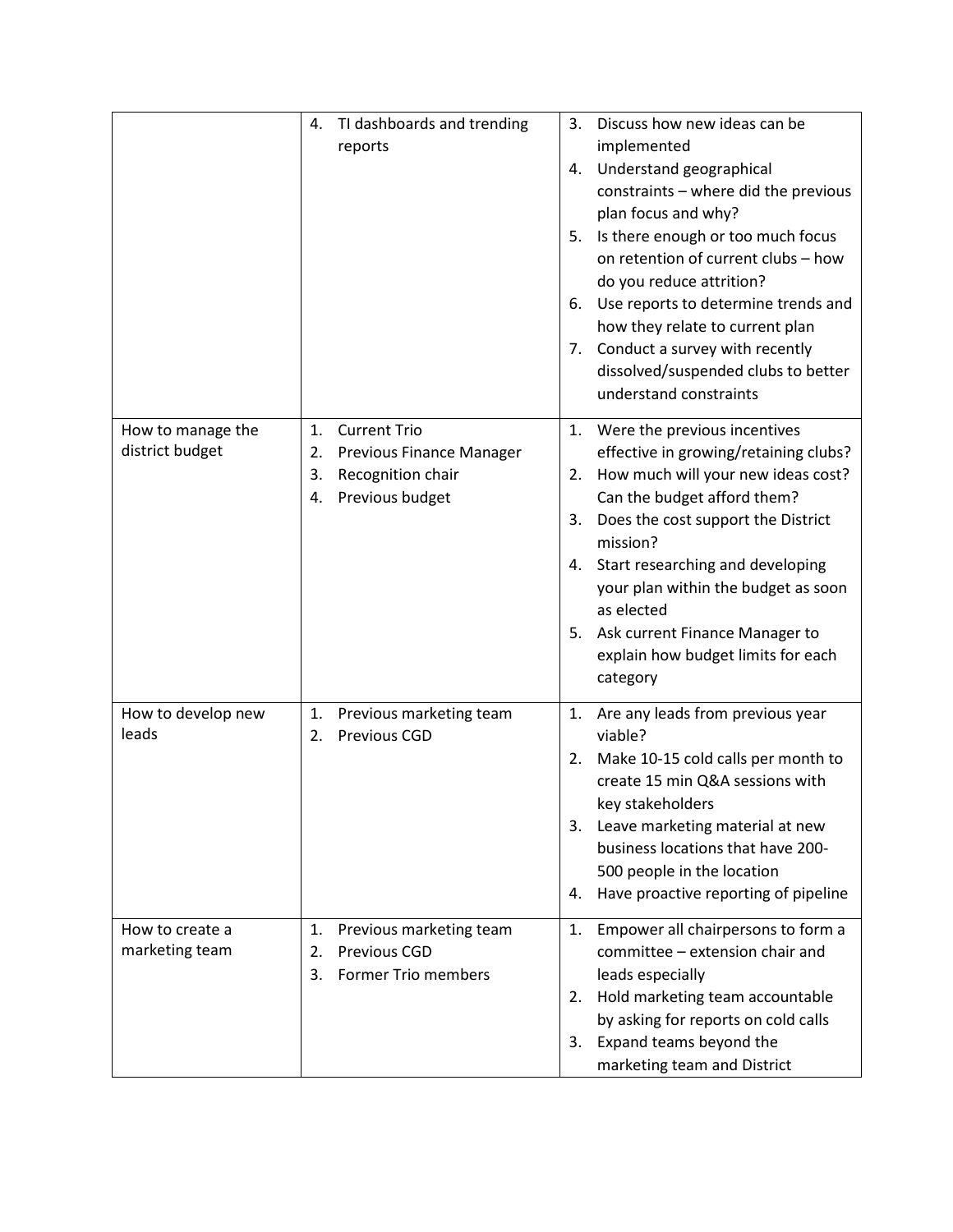|  |    | Executive Committee to all club      |
|--|----|--------------------------------------|
|  |    | members                              |
|  | 4. | Include the DEC in the Team          |
|  | 5. | Over communicate the need to have    |
|  |    | more leads than just what is sent by |
|  |    | <b>Toastmasters International</b>    |
|  |    |                                      |

**Year 2-5:** Evaluate, expand, adapt, repeat.

# <span id="page-10-0"></span>Identify Future Leaders

There is no shortage of leaders in District 25, but our members lack direction on how to channel their skills and energy into serving the District. Creating a direction puts them on a leadership path that motivates them to stay beyond the initial first year of service.

### Diversity and Inclusion

Leaders at every level in District 25 consider diversity and inclusion paramount and approach all aspects of gaining members, encouraging leaders, and retention through that lens.

**Year 1:** Create leadership roadmaps and sample roadmaps.

Roadmaps – Outlines based on skill development and possible positions to obtain those skills in a '*choose your own adventure experience'* with examples of how some members have navigated those avenues. Mastering of the skills listed should be approached as ongoing training. There are different levels of mastering a skill and it takes practice and improvement.

Sample Roadmaps are created from a wide range of diverse people and avenues to leadership.

| Leadership Roadmap:                                         |                           |  |  |
|-------------------------------------------------------------|---------------------------|--|--|
| <b>Possible Roadmap 1</b>                                   | <b>Possible Roadmap 2</b> |  |  |
| Club Officer: 3 skills learned<br>$\overline{\phantom{0}}$  | Club Officer              |  |  |
| Area Director: 3 skills learned<br>$\overline{\phantom{0}}$ | Conference Chair          |  |  |
| $-$ Etc.                                                    | Etc.                      |  |  |
| (link skills sheet here)                                    | (link skills sheet here). |  |  |
| Etc.                                                        | Etc.                      |  |  |
|                                                             |                           |  |  |

*(The following are examples only)* Leadership Roadmap: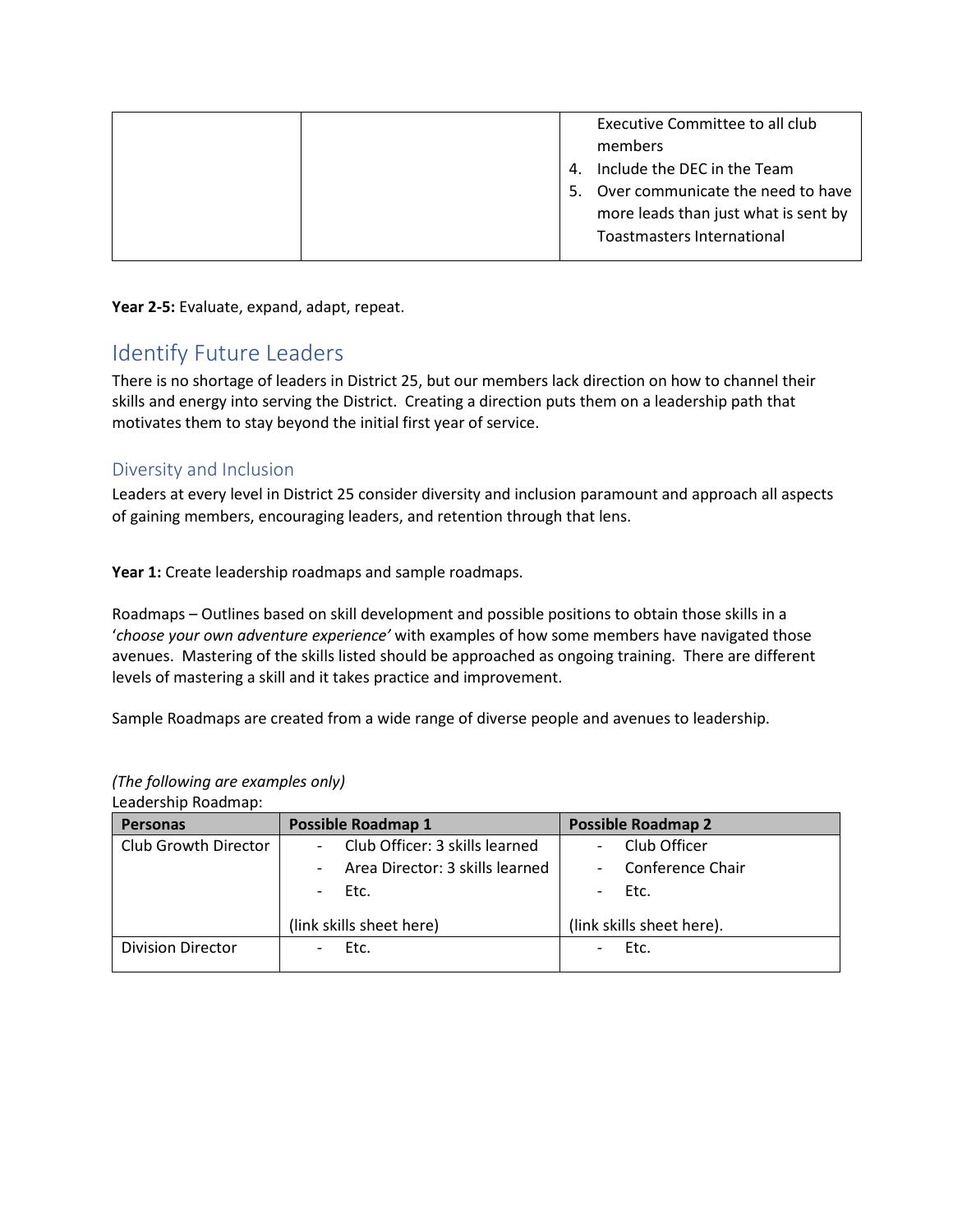Sample Roadmap:

| <b>Personas</b>                                    | <b>Actual Roadmap</b>   | <b>Skills Acquired</b>                                                                                                                                                                       |
|----------------------------------------------------|-------------------------|----------------------------------------------------------------------------------------------------------------------------------------------------------------------------------------------|
| <b>District Director</b><br><b>Jamie Pickering</b> | Club Officer (multiple) | <b>Expand Toastmasters knowledge</b><br>Tips for making club successful<br>$\overline{\phantom{a}}$<br>First level Leadership<br>Etc.<br>۰                                                   |
|                                                    | Area Director           | <b>District Organization</b><br>$\overline{\phantom{a}}$<br><b>Motivating People</b><br><b>Coaching and Mentoring</b><br>Practice your follow through/up<br>$\overline{\phantom{a}}$<br>Etc. |
| <b>Division Director</b><br>Setma Maddox           |                         | Fill in path                                                                                                                                                                                 |
| <b>Conference Chair</b><br>(Insert Name)           |                         | Fill in path                                                                                                                                                                                 |
| <b>Contest Quality</b><br>(Insert Name)            |                         | Fill in path                                                                                                                                                                                 |

**Year 2:** In order to produce a diverse and inclusive list of future potential leaders, create and implement a structure for the Leadership Open House to include items like a mentoring program to develop future leaders. Also, create a process around the members identified in the Area Director reports to include in the Open House and other opportunities.

<span id="page-11-0"></span>**Year 3 - 5:** Evaluate, expand, adapt, repeat.

# Mentor and Retain Current Leaders

Step one of any leadership program is having a member say *yes* to volunteering for a leadership position. Step two is making sure they are successful at that position. Step three is to motivate them to continue saying *yes* to future opportunities. Seems like a simple plan, no?

Here are some of the roadblocks most leaders face:

- Managing priorities of assignments
- Having a work/life balance
- Procrastinating deadlines; then rushing to complete the action
- Having minimal training opportunities
- Knowing where to turn to get answers

This plan will outline some suggestions on how to mentor and retain current leaders.

### <span id="page-11-1"></span>Accountability

The SPC should be an active part of mentoring the current and future leaders. During the meetings with the Trio, the SPC should get feedback on progress for establishing and retaining leaders.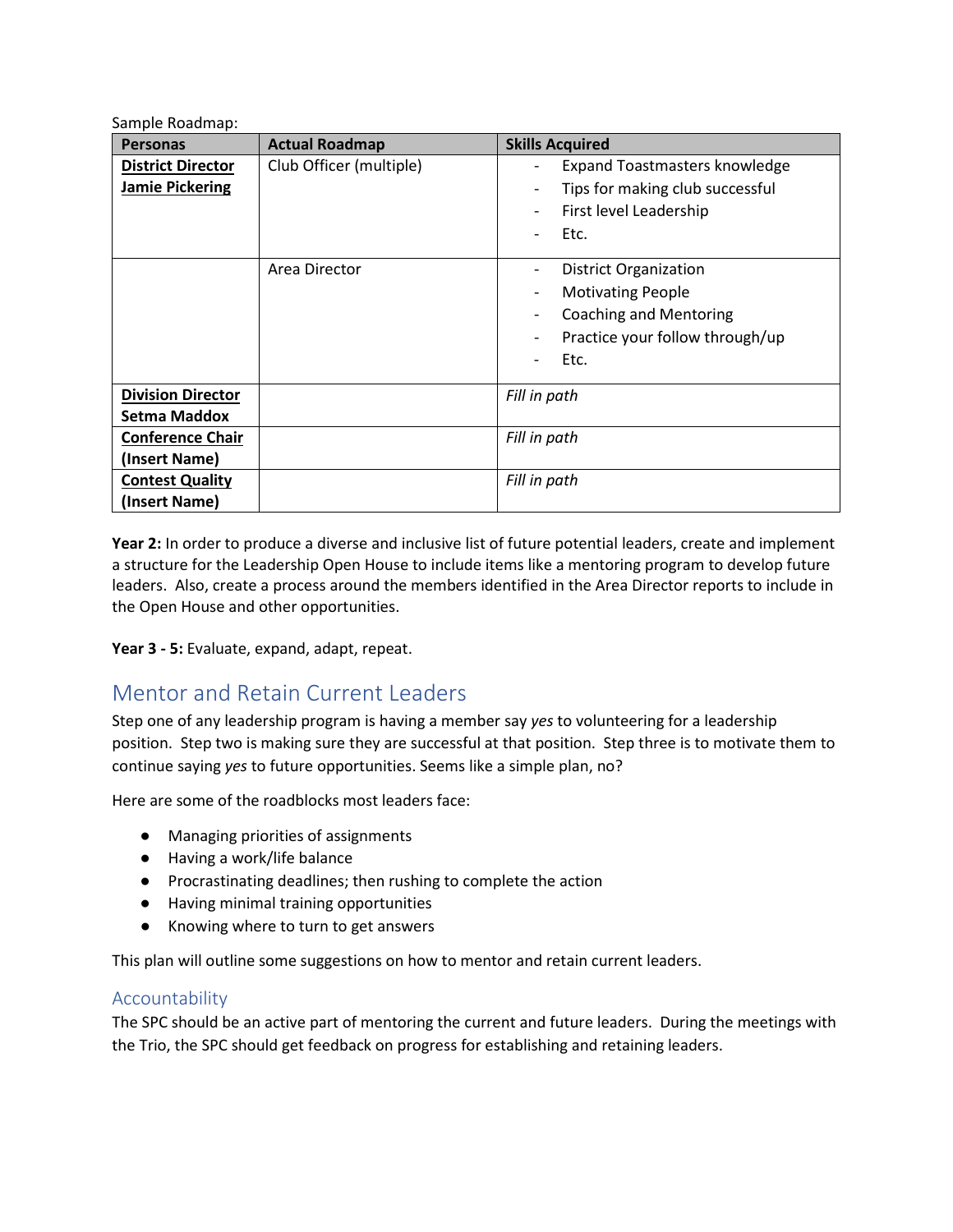### <span id="page-12-0"></span>Mentoring

A mentor is defined as a person who has the knowledge to guide the protégé for the leadership position they currently have or are seeking. They should primarily listen and offer suggestions that help guide the protégé towards a solution. The protégé should plan all meetings and provide a written agenda prior to or at the beginning of the meeting. This will help the meeting stay on track.

The following should be the minimum that is implemented in each Toastmasters year:

- 1. Division Directors should meet with Area Directors at least once a quarter in addition to the District Executive Committee/Training meetings
- 2. Trio should meet with the Division Directors at least once a month; one-on-one sessions can be established if needed
- 3. Trio should meet with the Finance Manager, Public Relations Manager, and Administrator Manager at least once a month
- 4. All Trio members should have at least one mentor. A former Trio member is an excellent choice but is not required. Meet with this mentor at least once a month.
	- a. The Club Growth Director (CGD) should begin their mentoring sessions as soon as possible after the Annual Business meeting. See marketing plan for focus areas.
- 5. SPC should meet with the Trio a minimum of once a Toastmasters quarter; more regularly if more discussions are needed. SPC should be focused on how to support the Trio. SPC and Trio discuss important updates from Toastmasters International.

The meetings described in 1-5 above should focus on, but not be limited to:

- 1. Review Action Items from last session
- 2. Where are they (status of functional area)
- 3. What help they need
- 4. What questions they have
- 5. What guidance is needed
- 6. What's on the horizon (next steps to be successful)
- 7. Plan Action Items for both parties

Meetings are virtual or in person and of a length that satisfies the need. They can be quick 15-minute chats or longer multi topic meetings. Meetings should allow for one-on-one time but should also allow for group meetings.

### <span id="page-12-1"></span>Retaining

The District has seen many leaders complete one year of leadership and then quickly become a Plain Old Toastmaster (POT) again. We need to find ways to develop the current leaders to continue their leadership journey.

The following are some suggestions on how to retain leaders:

**Year 1:** Create/update leadership Roadmaps (outlined in section: Identify Future Leaders) to achieve their desired leadership position. It should be clear there is more than one way to achieve it but having a plan will give them something to work towards.